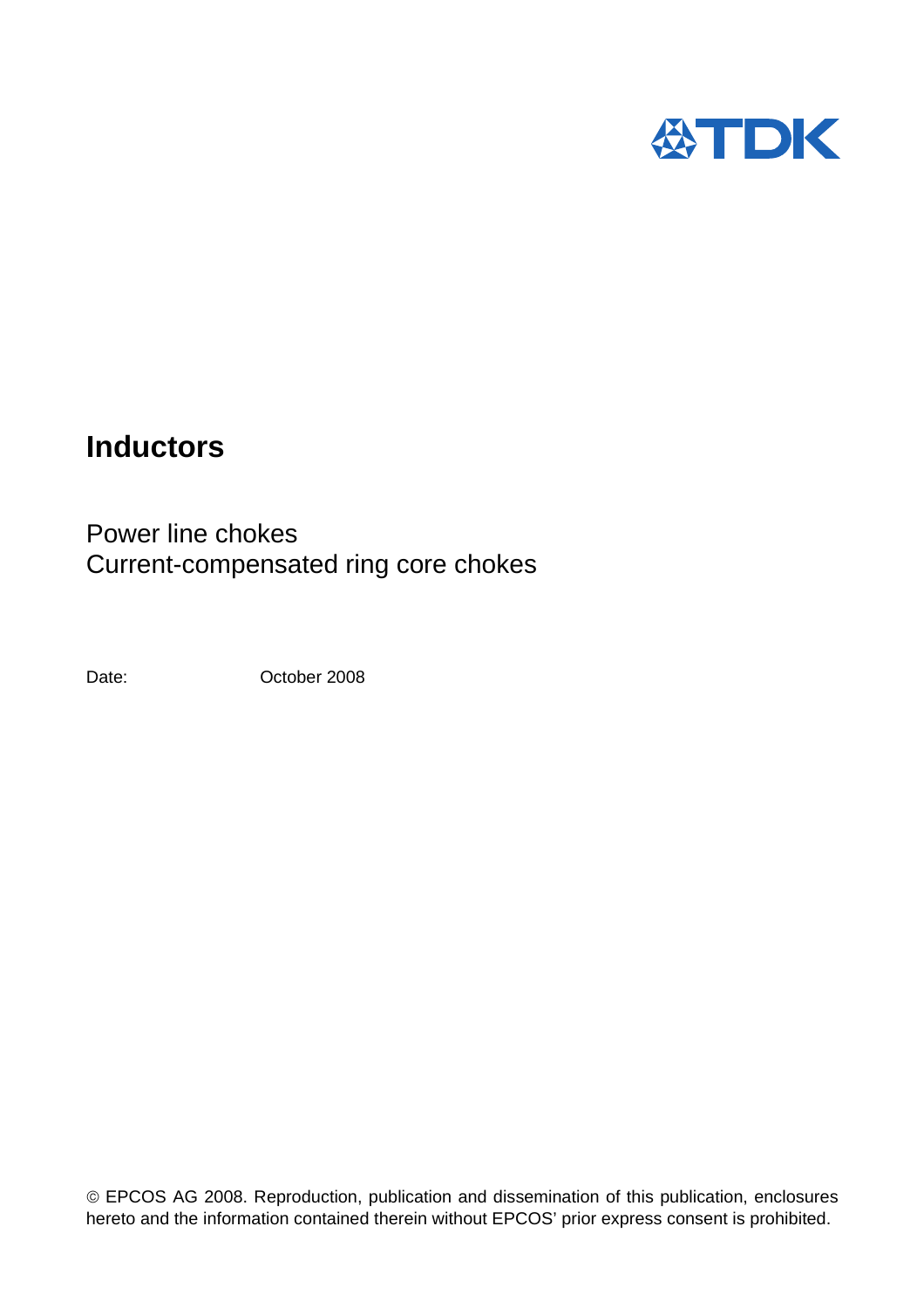

# **Power line chokes**

# **Current-compensated ring core chokes**

# **General**



Figure 1 Current-compensated ring core choke Double choke shown as an example

Compact electrical and electronic equipment primarily generates common-mode interference. In order to be able to meet the safety requirements (keeping within the leakage current limits and thus limiting the capacitance of Y capacitors) specified in the safety standards, chokes with a high asymmetrically effective inductance must be used.

Current-compensated chokes with a closed core topology are especially suitable for this purpose. The problem of core material saturation due to the operating current is solved in these designs by winding two windings with equal numbers of turns on the core. These windings are connected in such a way that the magnetic flux induced by the operating current flowing in the upper winding is opposite to that induced by the current flowing through the lower winding, so that the two fluxes cancel, i.e. compensate one another (cf. figure 1).

This enables the use of highly permeable ring cores, so that high inductance ratings per winding are obtained. When current-compensated double chokes with ferrite cores are used, the full inductance attenuates common-mode interference.

The operating current is only affected by the stray inductance (order of magnitude: 1% of the rated value) and the ohmic resistance, which is generally low. As a result, the suppression of differentialmode interference by current-compensated chokes is accordingly low. In many cases, a combination with symmetrically connected capacitors or powder core chokes is therefore required.

In comparison to I core chokes, current-compensated chokes have higher inductances, very low stray fields and smaller dimensions at comparable current ratings.